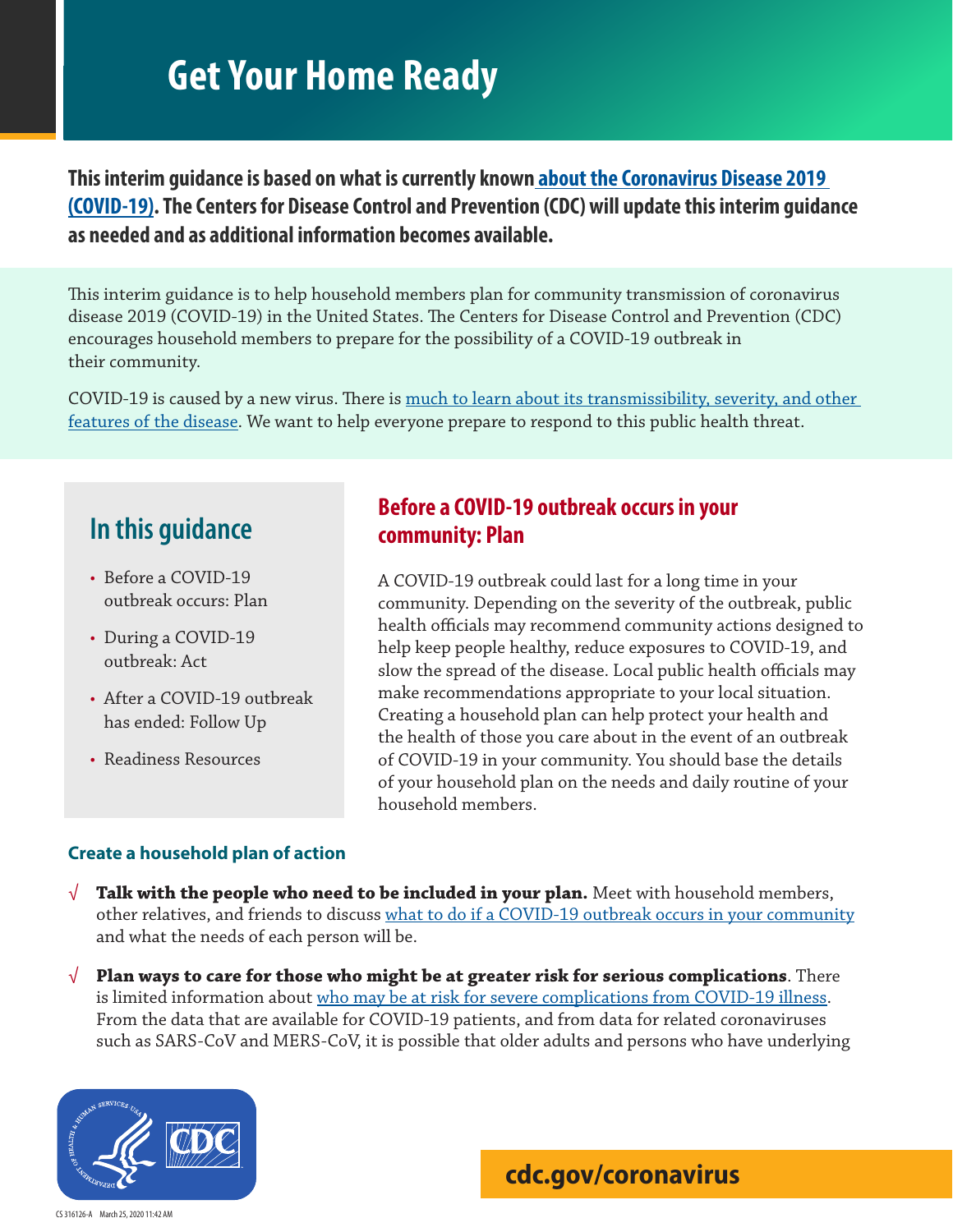chronic medical conditions may be at risk for more serious complications. Early data suggest older people are more likely to have serious COVID-19 illness. If you or your household members are at increased risk for COVID-19 complications, please consult with your health care provider for more information about [monitoring your health for symptoms suggestive of COVID-19](https://www.cdc.gov/coronavirus/2019-ncov/hcp/guidance-prevent-spread.html#precautions). CDC will recommend actions to help keep people at high risk for complications healthy if a COVID-19 outbreak occurs in your community.

- √ **Get to know your neighbors.** Talk with your neighbors about emergency planning. If your neighborhood has a website or social media page, consider joining it to maintain access to neighbors, information, and resources.
- √ **Identify aid organizations in your community.** Create a list of local organizations that you and your household can contact in the event you need access to information, health care services, support, and resources. Consider including organizations that provide mental health or counseling services, food, and other supplies.
- √ **Create an emergency contact list.** Ensure your household has a current list of emergency contacts for family, friends, neighbors, carpool drivers, health care providers, teachers, employers, the local public health department, and other community resources.

#### **Practice good personal health habits and plan for home-based actions**

- √ **Practice everyday preventive actions now.** Remind everyone in your household of the importance of practicing everyday preventive actions that can help prevent the spread of respiratory illnesses:
	- Avoid close contact with people who are sick.
	- <sup>o</sup> Stay home when you are sick, except to get medical care.
	- Cover your coughs and sneezes with a tissue.
	- Clean frequently touched surfaces and objects daily (e.g., tables, countertops, light switches, doorknobs, and cabinet handles) using a regular household detergent and water.
		- If surfaces are dirty, they should be cleaned using a detergent and water prior to disinfection. For disinfection, a list of products with Environmental Protection Agency (EPA)-approved emerging viral pathogens claims, maintained by the American Chemistry Council Center for Biocide Chemistries (CBC), is available at [Novel Coronavirus \(COVID-19\) Fighting Products](https://www.americanchemistry.com/Novel-Coronavirus-Fighting-Products-List.pdf). Always follow the manufacturer's instructions for all cleaning and disinfection products.
	- $\degree$  Wash your hands often with soap and water for at least 20 seconds, especially after going to the bathroom; before eating; and after blowing your nose, coughing, or sneezing. If soap and water are not readily available, use a hand sanitizer that contains at least 60% alcohol. Always wash your hands with soap and water if your hands are visibly dirty.
- √ **Choose a room in your home that can be used to separate sick household members from those who are healthy.** Identify a separate bathroom for the sick person to use, if possible. Plan to clean these rooms, as needed, when someone is sick. [Learn how to care for someone with COVID-19 at home.](https://www.cdc.gov/coronavirus/2019-ncov/hcp/guidance-prevent-spread.html)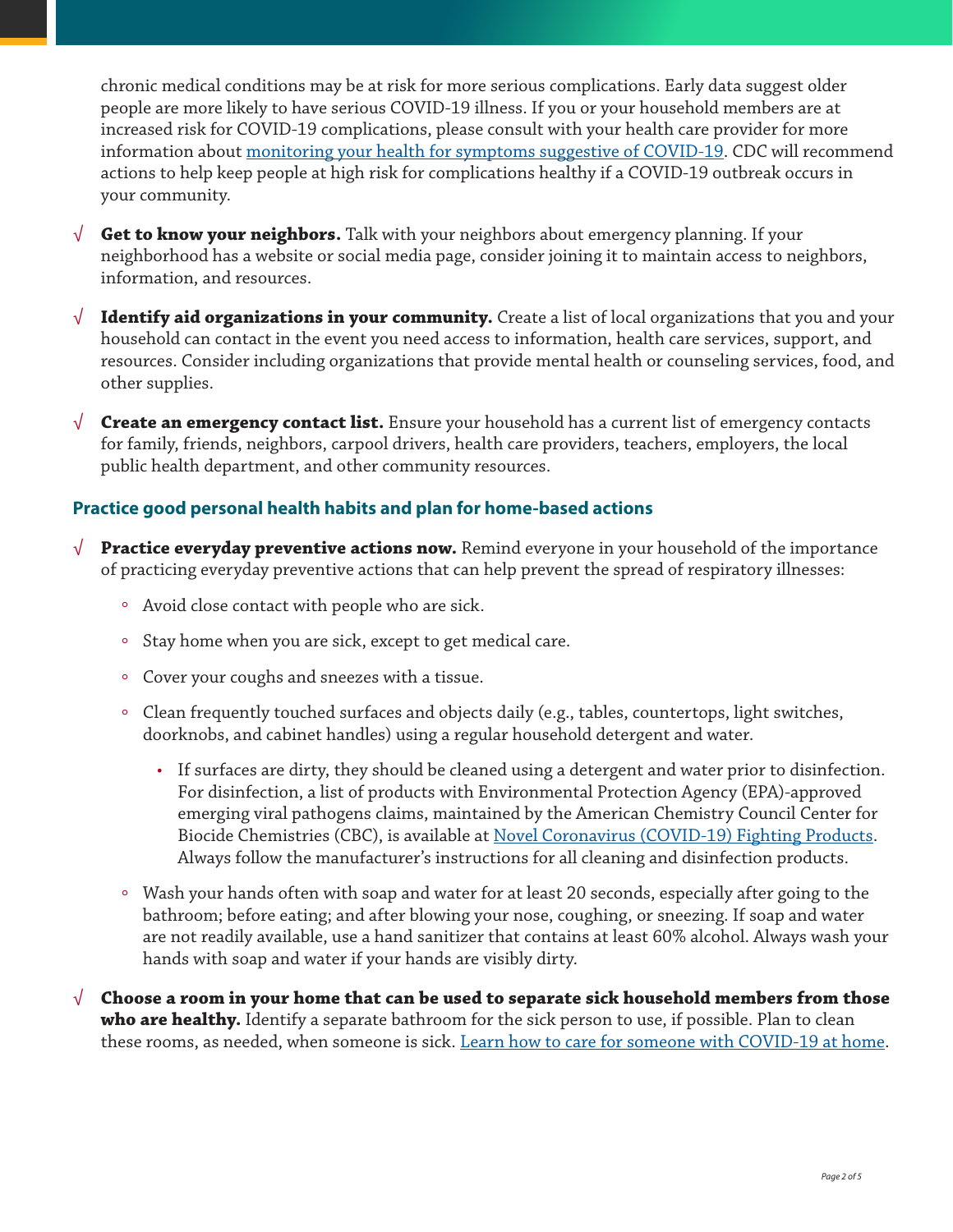#### **Be prepared if your child's school or childcare facility is temporarily dismissed**

√ **Learn about the emergency operations plan at your child's school or childcare facility**. During a COVID-19 outbreak in your community, local public health officials may recommend temporary school [dismissal](https://www.cdc.gov/coronavirus/2019-ncov/community/schools-childcare/guidance-for-schools.html?CDC_AA_refVal=https%3A%2F%2Fwww.cdc.gov%2Fcoronavirus%2F2019-ncov%2Fspecific-groups%2Fguidance-for-schools.html)s to help slow the spread of illness. School authorities also may decide to dismiss a school if too many students or staff are absent. Understand the plan for continuing education and social services (such as student meal programs) during school dismissals. If your child attends a college or university, encourage them to learn about the school's plan for a COVID-19 outbreak.

#### **Plan for potential changes at your workplace**

√ **Learn about your employer's emergency operations plan.** Discuss sick-leave policies and telework options for workers who are sick or who need to stay home to care for sick household members. Learn [how businesses and employers can plan for and respond to COVID-19.](https://www.cdc.gov/coronavirus/2019-ncov/community/guidance-business-response.html?CDC_AA_refVal=https%3A%2F%2Fwww.cdc.gov%2Fcoronavirus%2F2019-ncov%2Fspecific-groups%2Fguidance-business-response.html)

# **During a COVID-19 outbreak in your community: Act**

#### **During an outbreak in your community, protect yourself and others by:**

- √ Staying home from work, school, and all activities when you are [sick with COVID-19 symptoms](https://www.cdc.gov/coronavirus/2019-ncov/symptoms-testing/symptoms.html?CDC_AA_refVal=https%3A%2F%2Fwww.cdc.gov%2Fcoronavirus%2F2019-ncov%2Fabout%2Fsymptoms.html), which may include fever, cough, and difficulty breathing.
- $\sqrt{\phantom{a}}$  Keeping away from others who are sick.
- $\sqrt{\frac{1}{1}}$  Limiting close contact with others as much as possible (about 6 feet).

#### **Put your household plan into action**

- √ **Stay informed about the local COVID-19 situation.** Get up-to-date information about local COVID-19 activity from [public health officials](https://www.naccho.org/membership/lhd-directory). Be aware of temporary school dismissals in your area, as this may affect your household's daily routine.
- √ **Stay home if you are sick.** Stay home if you have [COVID-19 symptoms.](https://www.cdc.gov/coronavirus/2019-ncov/symptoms-testing/symptoms.html?CDC_AA_refVal=https%3A%2F%2Fwww.cdc.gov%2Fcoronavirus%2F2019-ncov%2Fabout%2Fsymptoms.html) If a member of your household is sick, stay home from school and work to avoid spreading COVID-19 to others.
	- If your children are in the care of others, urge caregivers to watch for COVID-19 symptoms.
- √ **Continue practicing everyday preventive actions.** Cover coughs and sneezes with a tissue and wash your hands often with soap and water for at least 20 seconds. If soap and water are not available, use a hand sanitizer that contains 60% alcohol. Clean frequently touched surfaces and objects daily using a regular household detergent and water.
- √ **Use the separate room and bathroom you prepared for sick household members (if possible).** [Learn how to care for someone with COVID-19 at home.](https://www.cdc.gov/coronavirus/2019-ncov/hcp/guidance-prevent-spread.html) Avoid sharing personal items like food and drinks. Provide your sick household member with clean disposable facemasks to wear at home, if available, to help prevent spreading COVID-19 to others. Clean the sick room and bathroom, as needed, to avoid unnecessary contact with the sick person.
	- $\circ$  If surfaces are dirty, they should be cleaned using a detergent and water prior to disinfection. For disinfection, a list of products with EPA-approved emerging viral pathogens claims, maintained by the CBC, is available at [Novel Coronavirus \(COVID-19\) Fighting Products.](https://www.americanchemistry.com/Novel-Coronavirus-Fighting-Products-List.pdf) Always follow the manufacturer's instructions for all cleaning and disinfection products.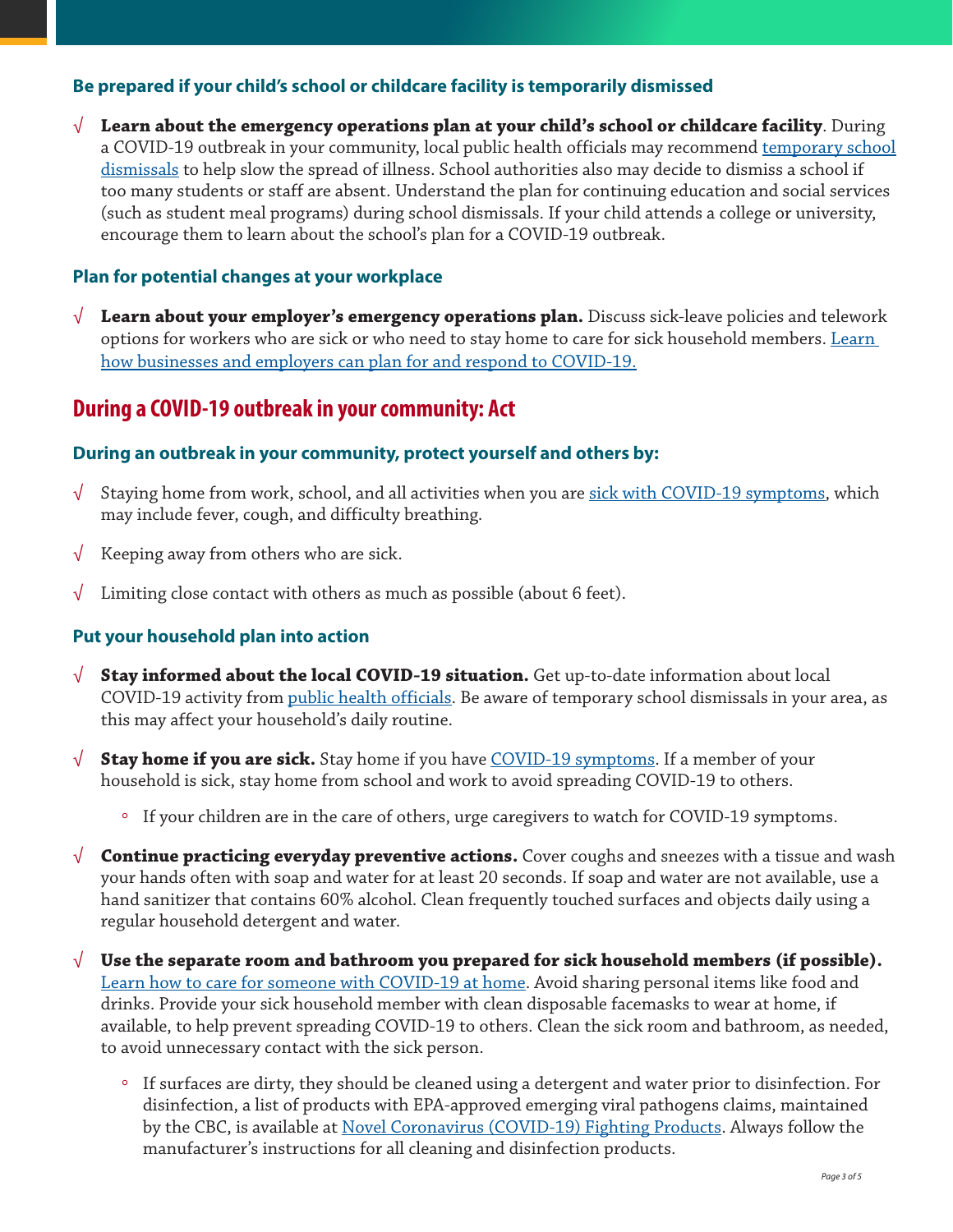- $\sqrt{\phantom{a}}$  **Stay in touch with others by phone or email.** If you live alone and become sick during a COVID-19 outbreak, you may need help. If you have a chronic medical condition and live alone, ask family, friends, and health care providers to check on you during an outbreak. Stay in touch with family and friends with chronic medical conditions.
- √ **Take care of the emotional health of your household members.** Outbreaks can be stressful for adults and children. [Children respond differently to stressful situations than adults.](https://www.cdc.gov/childrenindisasters/helping-children-cope.html) Talk with your children about the outbreak, try to stay calm, and reassure them that they are safe.

#### **Inform your workplace if you need to change your regular work schedule**

√ **Notify your workplace as soon as possible if your schedule changes.** Ask to work from home or take leave if you or someone in your household gets sick with [COVID-19 symptoms,](https://www.cdc.gov/coronavirus/2019-ncov/symptoms-testing/symptoms.html?CDC_AA_refVal=https%3A%2F%2Fwww.cdc.gov%2Fcoronavirus%2F2019-ncov%2Fabout%2Fsymptoms.html) or if your child's school is dismissed temporarily.

#### **Take the following steps to help protect your children during an outbreak**

- √ **If your child/children become sick with COVID-19s, notify their childcare facility or school.** Talk with teachers about classroom assignments and activities they can do from home to keep up with their schoolwork.
- √ **Keep track of school dismissals in your community.** Read or watch local media sources that report school dismissals. If schools are dismissed temporarily, use alternative childcare arrangements, if needed.
- √ **Discourage children and teens from gathering in other public places while school is dismissed to help slow the spread of COVID-19 in the community.**

#### **After a COVID-19 outbreak has ended in your community: Follow Up**

Remember, a COVID-19 outbreak could last a long time. The impact on individuals, households, and communities might be great. When public health officials determine the outbreak has ended in your community, take time to improve your household's plan. As public health officials continue to plan for COVID-19 and other disease outbreaks, you and your household also have an important role to play in ongoing planning efforts.

#### **Evaluate the effectiveness of your household's plan of action**

- √ **Discuss and note lessons learned.** Were your COVID-19 preparedness actions effective at home, school, and work? Talk about problems found in your plan and effective solutions. Identify additional resources needed for you and your household.
- √ **Participate in community discussions about emergency planning.** Let others know about what readiness actions worked for you and your household. Maintain communication lines with your community (e.g., social media and email lists). Promote the importance of practicing good personal health habits.
- √ **Continue to practice everyday preventive actions.** Stay home when you are sick; cover your coughs and sneezes with a tissue; wash your hands often with soap and water; and clean frequently touched surfaces and objects daily.